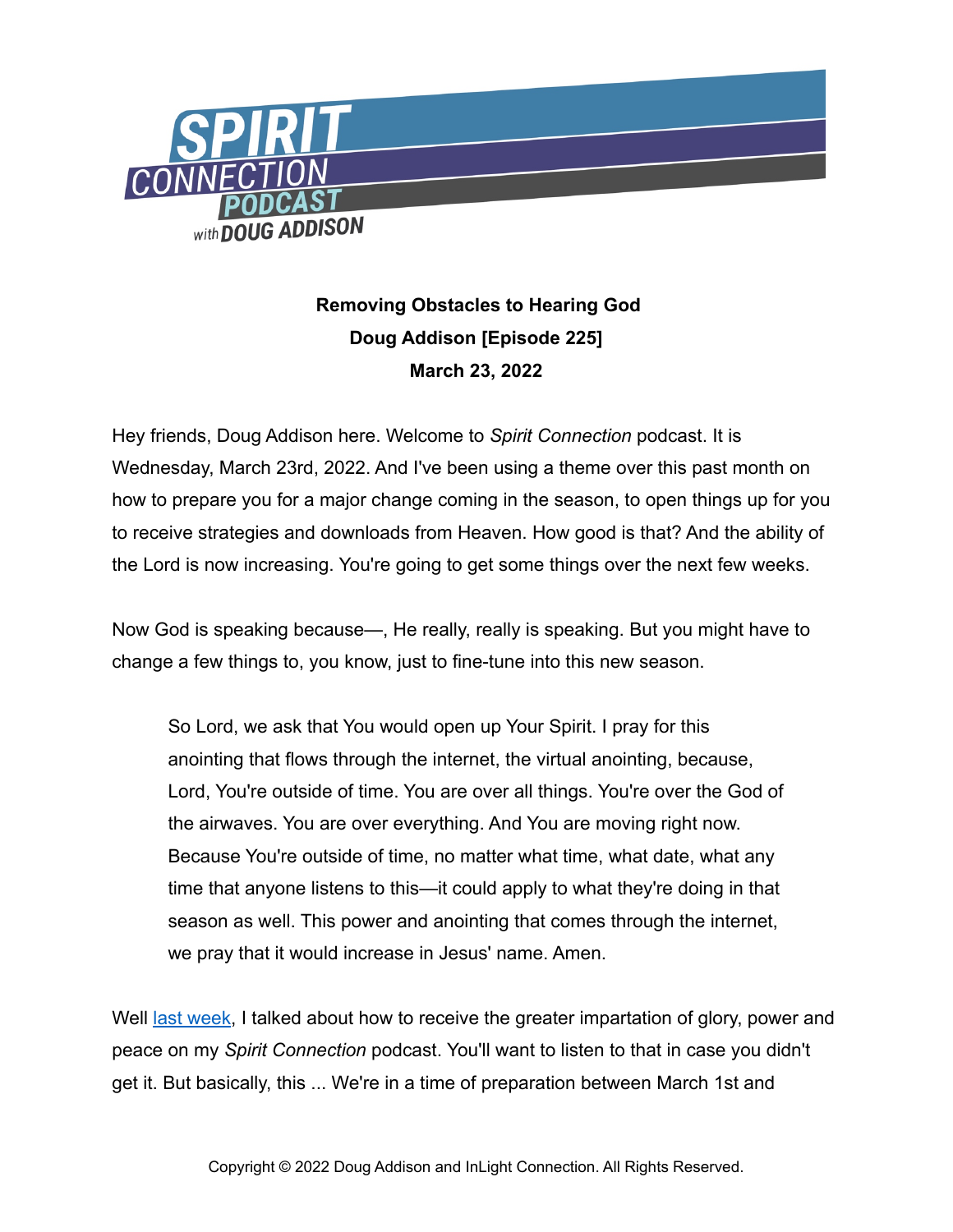April 15th. The Lord spoke to me that we're entering into preparation for the Jewish holiday called Passover, which starts April 15th, and I'll be talking about that more later. Look at previous podcasts. I just did it on [March 2nd](https://dougaddison.com/2022/03/get-ready-for-strategies-from-heaven-episode-222/) where I go into the details about it and actually every week for this month (but later on).

For right now, I want to talk about how you could get through some obstacles and be able to hear the Lord more clearly because He is speaking. He's giving these strategies and downloads. So, you'll want to tune in to what the Lord's doing. Plus, I want to help you this week—remove any obstacles from hearing the Lord so that you can gain greater peace and power and authority in your prayer. Isaiah 57:14 (I love this verse), "And he said, the Lord said, 'Build up, build up, prepare the road! Remove the obstacles out of the way of my people" says the Lord.

You know, most people can hear the voice of God, whether you know it or not. Most of you could hear. But many don't know how to respond or maybe don't know how to get into the timing of doing it. Daniel 2:22, "He gives wisdom to the wise and knowledge to the discerning." The Lord is pouring out that wisdom and knowledge so that you could take what you're hearing and know what to do with it. And so, we do need to know how to respond when God speaks. I wrote a book called *[God Spoke, Now What? How to](https://dougaddison.store/product/god-spoke-now-what/)  [Activate Your Prophetic Word](https://dougaddison.store/product/god-spoke-now-what/)*. That's on my website, also on Amazon. Whatever. Go to DougAddison.com. Check it out because I talk more about that part.

Isaiah 45:2, "I will go before you and I will level the mountains; I will break down the gates of bronze and I will cut through the bars of iron." Woohoo, C'mon! The Lord is moving right now. God is calling us to step up and not step back. Because as you step up, you're going to find that this verse that I just said, Isaiah 45:2, is going to really take effect as you step up and forward. You know, people have been suffering and been dying around us. There's been a time right now that the Lord's moving in the midst of all of this. I'm very, very, very sorry. And, you know, I mourn with those who mourn. We're in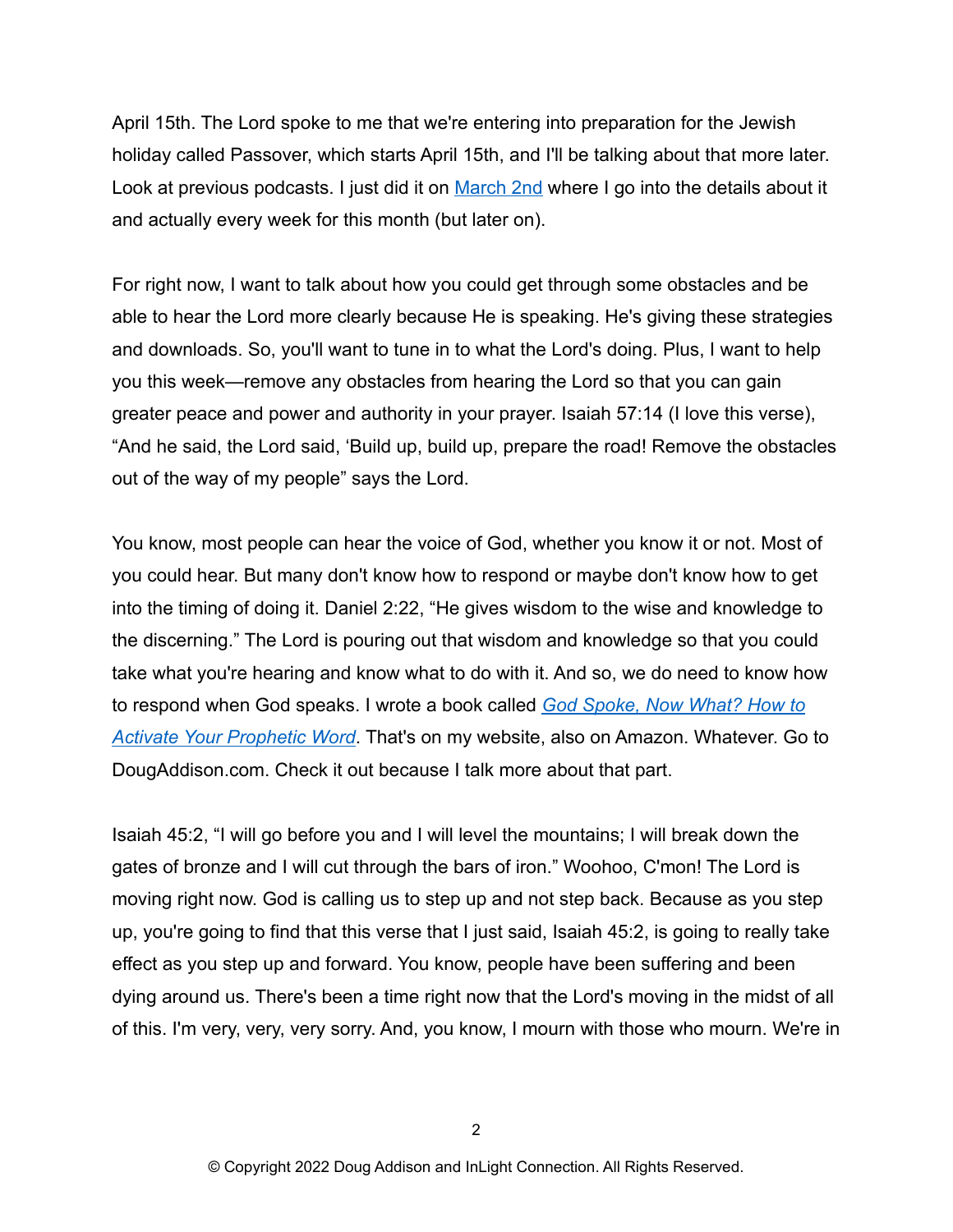a season right now—, but at the same time, we need to step up and not back because the Lord is moving.

We need to keep ourselves encouraged and be an example to others. One of the main things that the Lord spoke to me this week is, "Teach people how to stand in the storm." I've been talking a lot about this. In Matthew 8:24, Jesus was in the boat with His disciples. A furious storm rose up. The waves swept over the boat. But Jesus was sleeping. How good is that? He slept in the storm. He slept in the boat. But later, listen ... He gets up and He rebukes the storm, and He says these words, "Peace, be still."

Well, that's an interesting way to stop something—by speaking peace over it. That's right. Because there's a level of peace, not like the world gives peace, not a "feeling" peace. This is an "authority in the spirit" peace. Jesus used it. And God's calling us right now to step up or not step back and speak peace into situations. But you'll want to stand in the storm. You want to sleep in the storm. We've got a storm. There's stuff going on right now and it's time to take authority. I want to start ... help you right now to jump-start your ability to hear the voice of the Lord at a new level. And we're moving to a new level. There's promotions going on and all kinds of cool stuff happening. And so, what we need to do is, we need to tune in to the Lord and tune out of other things.

I love Hebrews 5:14, it's my favorite verse. But this is in The Passion Translation, "But solid food is for the mature, whose spiritual senses perceive heavenly matters ... (Whoa, how good is that? Do you want your spiritual senses to perceive heavenly matters?) ... And so that they have been adequately trained by what they've experienced to emerge with understanding of the difference between what is truly excellent and what is evil and harmful." Man, someone needs to stick that on your fridge, huh? Hebrews 5:14, The Passion Translation*.* I love it in all translations, "But solid food is for the mature who by constant use have trained themselves to distinguish good from evil." That's the NIV. You need to tune in and then tune out—tune into the Lord by constantly using your gift. You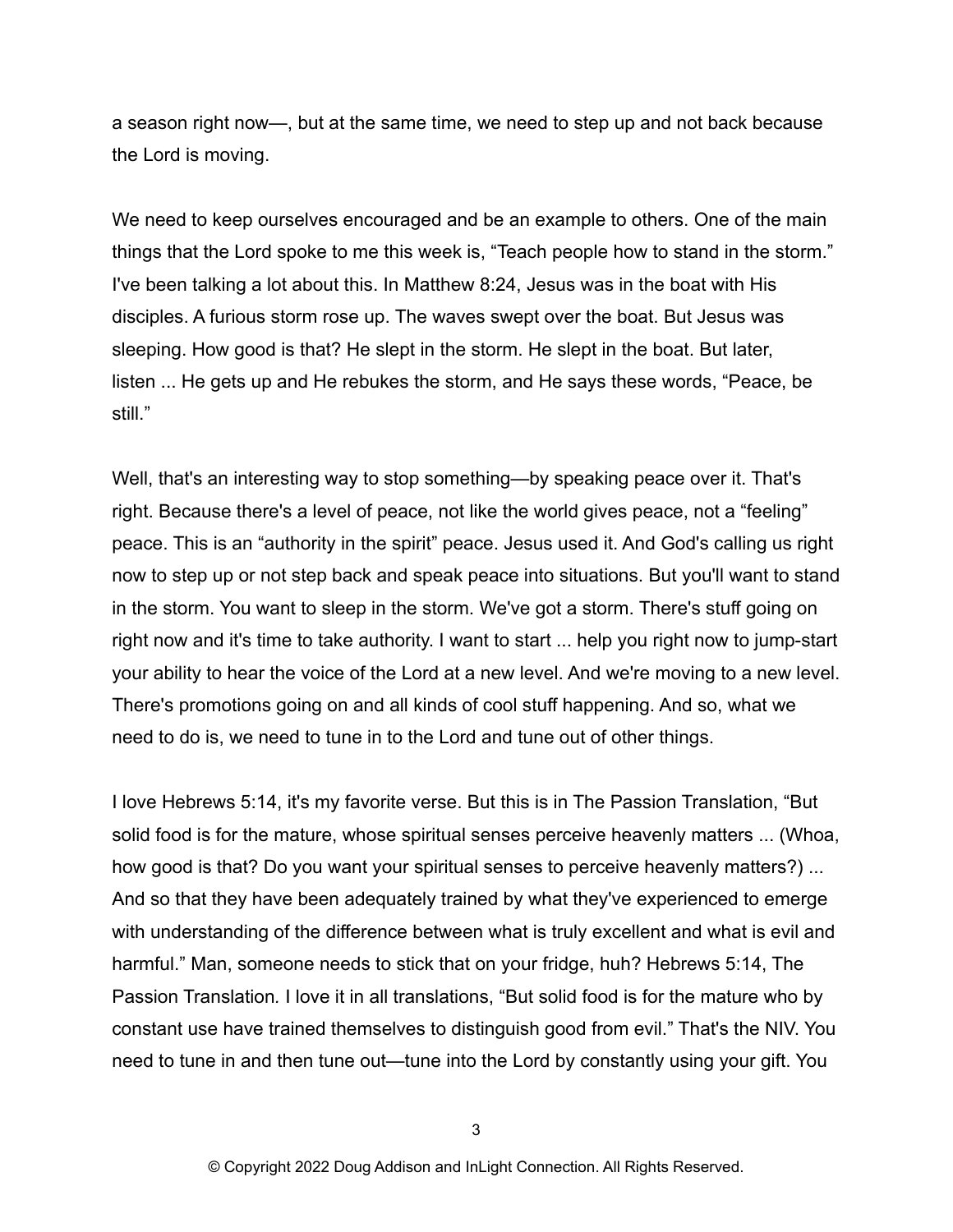need to go to the "gym." You need to "work out." I do this, I constantly use my gift and you need to tune out those negative voices. It'll take some practice. But many people are afraid of hearing the Lord incorrectly or doing something outside of His will or timing. They don't do anything at all. It's called the fear of missing God. But I tell you, people like that—, if that's you ... step up and begin to practice because this fear of missing God causes you to miss God. It's 'cause it's got the word F in it—fear.

It's got that four-letter word starts with F, it's called fear. F-e-a-r. It's the fear of missing God. You need to actually step up right now. Remember, step up and not back. We could actually fix this by applying Hebrews 5:14 and practice and train. In all of my training and all my courses I say this, I say, go back to the last time you heard the Lord or got an answered prayer. Study how it came to you, study and practice.

Now, as we do this, we're going to have to learn to recognize those false voices because we've got the father of lies operating. And we got a bunch of stuff in there, but that doesn't mean we throw out the baby with the bathwater. Come on, we need to actually get in and learn to discern. John 10:27, Jesus said, "My sheep listen to my voice; and I know them and they know me." So, you know, you can actually hear the voice of God ... comes through different senses, though, doesn't always come through the way you think it might.

We can get the false voices in our mind, you know, you get some false stuff up in your head and maybe it's past bad experiences or, you know, whatever it might be, there might be some false voices. And I'll tell you, here's how you recognize them. They're really actually easy to recognize. They're unloving. They're harsh, they're judgmental. They're angry and disappointed at you. And, you know, maybe they have bad intentions or tell you to do something bad. That's not the Lord. John 10:10, "The thief comes to steal, kill and destroy; but I've come (Jesus said) to give you life and life to the fullest."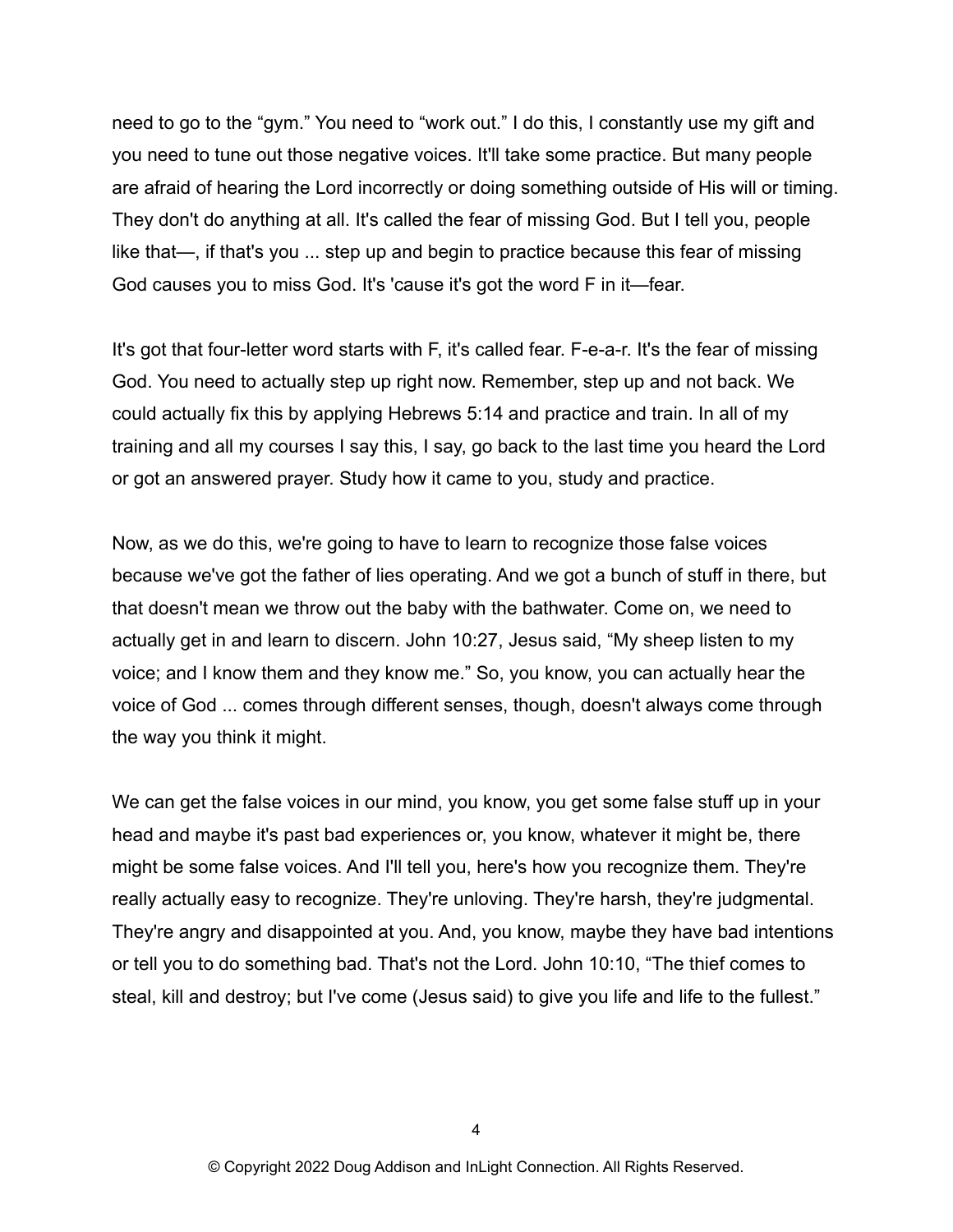You will recognize these voices. They are negative. And the Lord is not a drill sergeant. He is not legalistic. He is not angry at you. I don't care what anyone says. You got to listen to me. The Lord has not caused bad things. Yes, He'll use them. But my goodness, why not get rid of the bad things to begin with? He'll use everything for good to promote you. But the pandemic, sickness, death, these things ... don't blame the Lord. That's not the Lord at all. In fact, these—, some of these negative voices, they say things to you. Maybe they're based on ungodly belief systems about yourself or the world around you. It's called self-talk, you know. And I used to have this. You know what? I didn't just emerge one day with my ability to hear God, and suddenly, I was positive. Not at all. I had to actually use Hebrews 5:14 to train myself.

Here's some negative things that you might be hearing. "I'm ugly. I hate you. You're stupid. Oh, you make me sick. Oh, when are you going to learn? You've made this mistake over and over." This is people thinking it's the Lord. That's not the Lord! "I'm afraid," is another one.

You need to start cleansing or cleaning up your mindset. Let me give you a jump start. Get out the—, let's get out the charge paddles [chuckles] "clear!" Or control-alt-delete. Some people need a reboot. Some people need a charge.

But Romans 12:2, "Do not conform any longer to the pattern of this world, but be transformed by the renewing of your mind. Then you will be able to test and approve what God's will is—his good, pleasing and perfect will." I don't get caught up on the perfect will, and "I only want the perfect will ..." Hey, do what Paul says here. "Do not conform to the pattern of the world, but be transformed."

So, what's the pattern of the world? You know, from season to season, from generation to generation, it might be different. But where we are right now, definitely it is ruled by fear, negativity, speaking against others. You know, the internet's a big one. That doesn't mean you have to stay off the internet unless you have—, you know, you might need to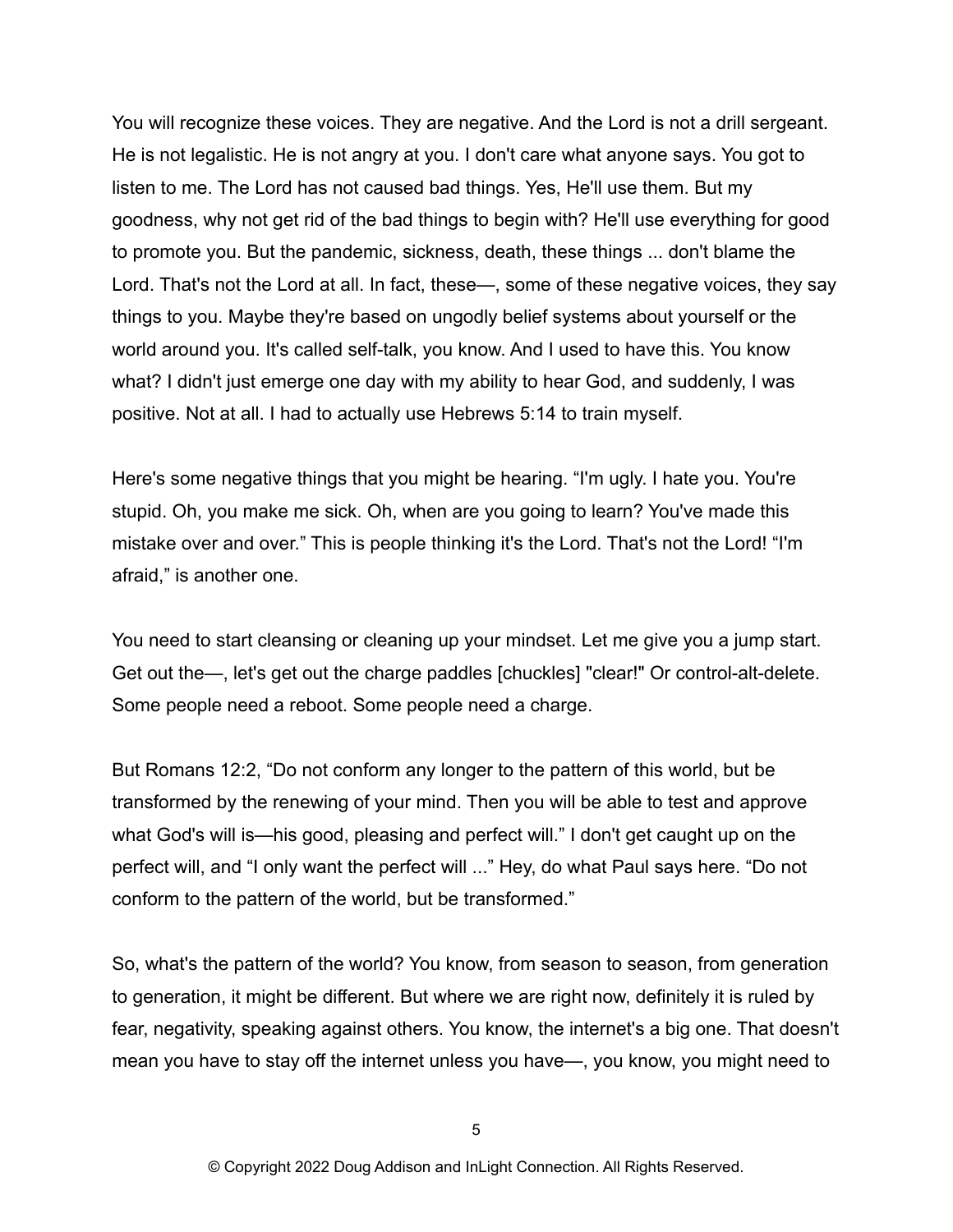take a fast off of it. But you need to get in there, transform from this, and you'll need to renew your minds away from the pattern of the world. Eliminate fear, judgments and unbelief.

Now, you don't just eliminate them. You've got to replace them, Jesus said, when He gave a parable about cleaning up a house and it drove out this spirit. And then it went and got seven more blah blah blah, you know what I mean?

I just used "blah blah blah" on a Bible verse. Yeah, I did. Because I'm fast-forwarding you here. You'll need to replace things. He says that you need to clean up the house and fill it with things. Replace these things with the fruit of the Spirit. Galatians 5:22 and 23. Love, joy, peace, patience, kindness, goodness, faithfulness, gentleness, selfcontrol. Love and forgiveness ... positive things, now, we're talking about here. I got—, I've memorized those things because I want to get that in my spirit so it's automatic, you know what I mean?

So now, we need to actually change the spiritual atmosphere. Second Corinthians 10:5, "We demolish arguments and every pretense that sets itself up against the knowledge of God, and we take captive every thought and make it obedient to Christ." Now this is a little bit different. You could actually capture thoughts and make them obedient to the Lord, but you don't want to beat yourself up in the process, you know what I mean? You know, definitely arrest the thoughts, but don't beat yourself up, you know, in the midst of this.

So, here are some steps here. Do an inventory of your thoughts and words. Recognize any ungodly thoughts, start to notice what you say. I used to call myself stupid all the time, dummy, stupid. I want you to start taking an inventory (even if you've done this before) of what is your self-talk throughout the day. Write it down and then stop doing any judgments against yourself and others. This is how to prepare for what's coming in the new season.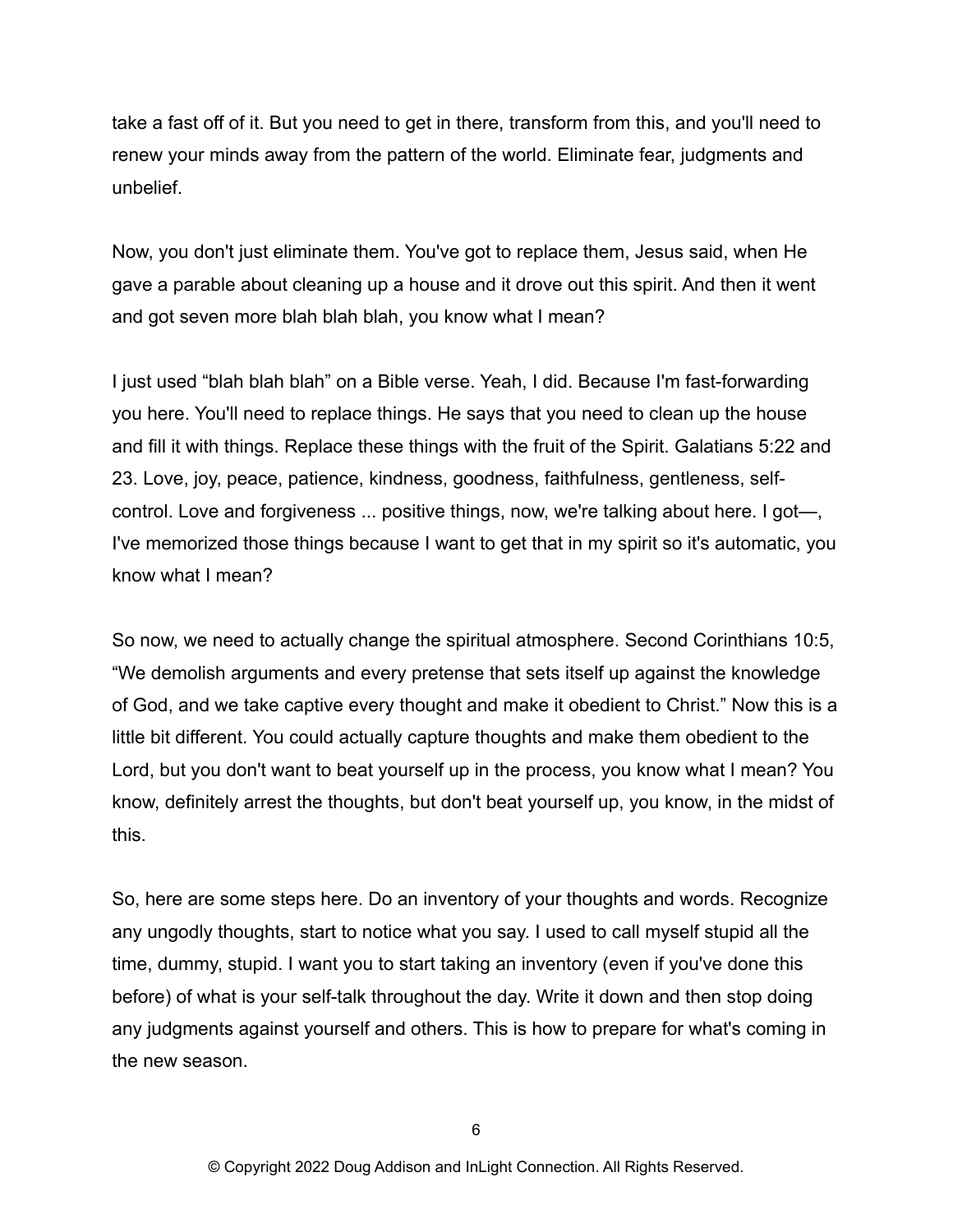Bless more than you complain is another thing. Go on a negative-thought-and-talk fast or develop the negative-free lifestyle. That's what I do. People around me, you know, we're just focused on the Lord. This is not positive thinking here. This is the Word of the Lord.

So, learn to speak to yourself and others graciously. Listen, Jesus was known for using gracious words and for His love. Luke 4:22, "They all spoke well about Jesus and they were amazed at his gracious words that came from his lips." Are you known for your gracious words? People want to become more Christ-like. You know what's really weird is Jesus goes and He whips the people out of the temple, you know, pushes over the money changers. The only time you're really see of getting angry at things and it was—, it wasn't even the money changers ... it's the idea that they were ripping people off and they were doing it in the name of the Lord. He was more known for His love, His gracious words and those types of things.

I tell you, a lot of people right now think, especially prophetic people, that we need to be rough, and we need to go in and kick butt. I tell you, Jesus is not doing that right now. We are in a time that we need to do things with gentleness and love.

First Peter 3:15 ... Peter says, "Be ready to give answer to what you believe ... but do so with gentleness and respect." This is the guy who hacked someone's ear off in the Garden of Gethsemane. Then later on he realized, we need to actually walk with love. We need to go beyond this.

Now, here's how to do it. Remember, I was going to show you how words of life over yourself and others are required. The words of life. There's a new power and authority coming upon your words. The Lord is granting us new authority in our prayer, our selftalk, and we'll need to be careful on what we say. And because your words can have spiritual life or death, they can build up or tear down.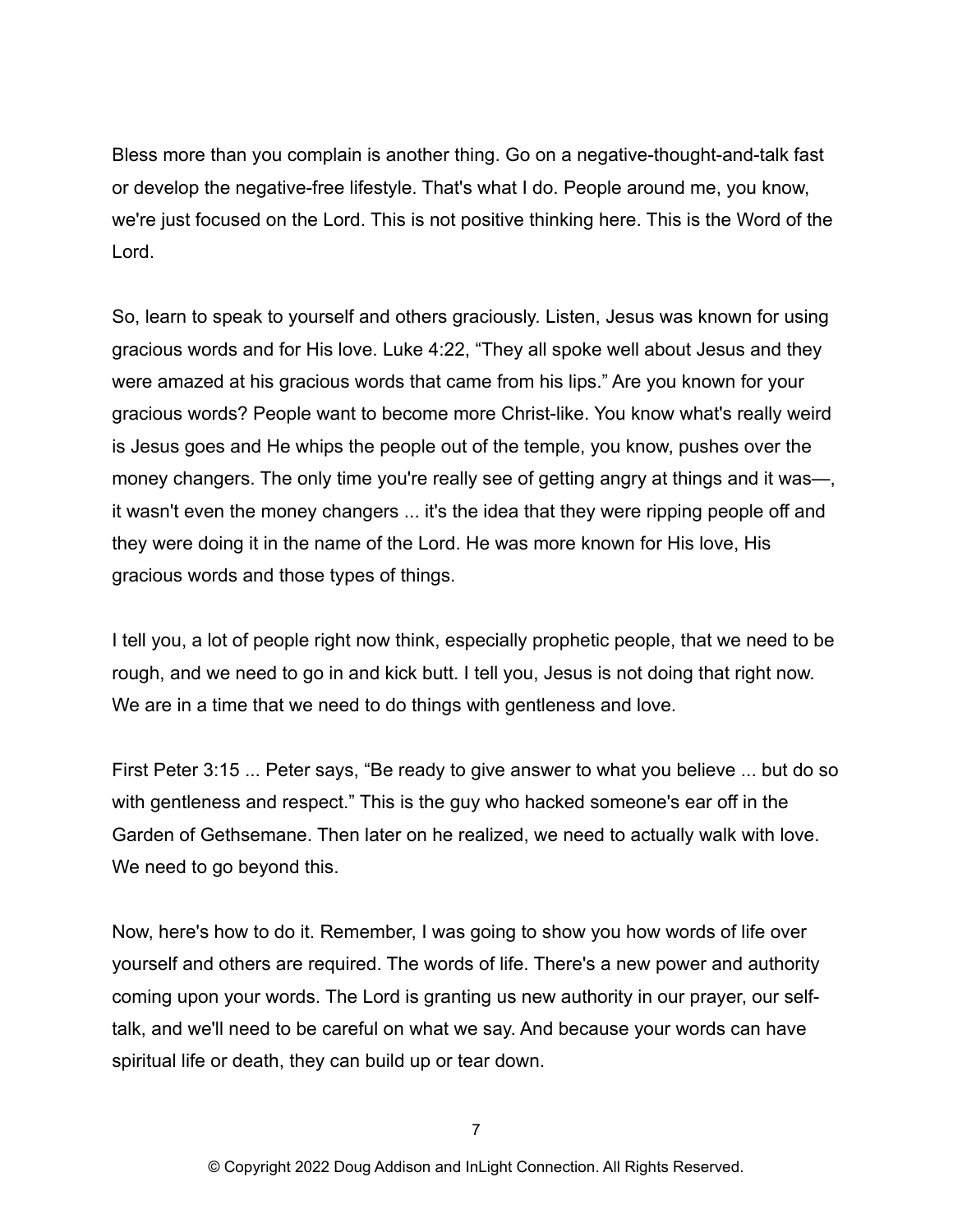And let's take a look now. There's several verses, by the way. You know, I don't have time to unpack 'em, but go look them up. There's Bible verses that say there's power of life and death ... is in the tongue. You have power to build up or tear down. That's selftalk as well or people around you.

Let's take a look at this revelation the Lord gave me a few years ago. Matthew 21:19. Jesus withers the fig tree. Now most people miss this, but there's a power in this. Seeing a fig tree by the side of the road, Jesus goes up to it, found that there was nothing on it, had no fruit except leaves. And He, I mean, this is weird. He goes, "May you never bear fruit again." And immediately the tree withers. Now, His disciples saw this. They were amazed. How did that thing wither so quickly? Now, then Jesus said, "I tell you the truth (this is the same section), if you have faith and you do not doubt, here's what you can do. You can actually do what I did to the fig tree. But you can also say to this mountain, Go throw yourself in the sea and it will be done."

So, I don't know if you realize this. Go back and read this again. "Jesus said, I tell you the truth, if you have faith and do not doubt, you can do what I did to the fig tree." In other words, He doesn't want you to do that to the fig tree. He doesn't want you to be speaking withering words over yourself and others. Jesus wants you to be able to say to the mountain, be moved in the name of the—, [chuckles] (I'm ready to get preaching here) ... in the name of the Lord. We need to understand this.

The Lord, He wants you to be able to speak positive, loving things, creative words. He says this. Do not do this to yourself or others. You want to get rid of these things. So, we can actually uproot these obstacles as well as wither them. You can either uproot them by throwing this mountain (obstacles), like you run into something, and you begin to complain and speak really harshly or even against yourself. Or you can say, "Lord, give me the power right now to find the obstacle and remove it." I pray that we would not bear fruit. Let's check this out. You know what he said? He said this, "May you never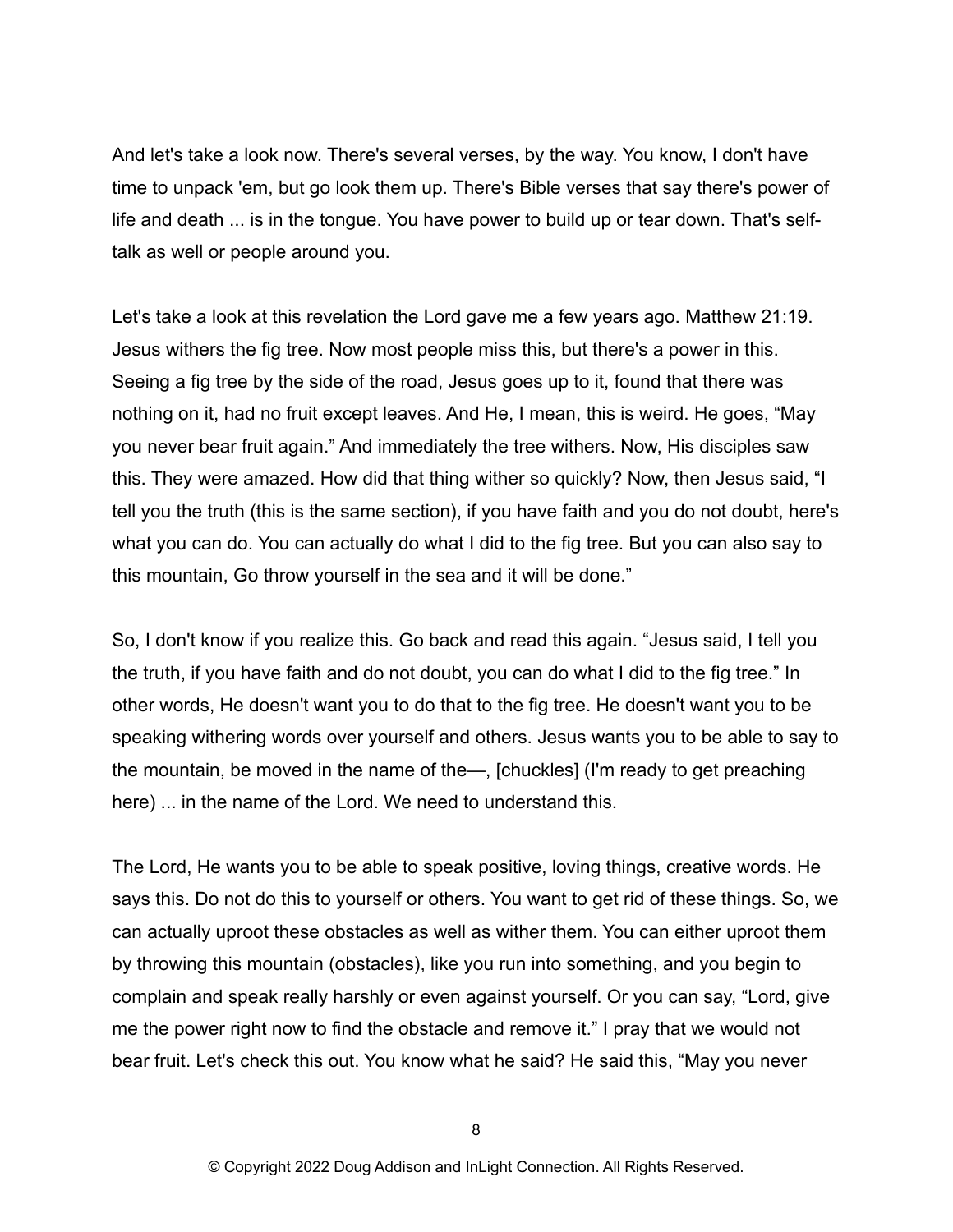bear fruit again." Then He turns and He says, "You can do this, what I did ... 'May you never bear fruit again.'"

Wow. Have you ever been spoken over by a leader? Now I'm a leader and I had to go through healing myself when a leader or someone of an authority spoke over me. I remember someone spoke over my guitar gift, or they said that I wasn't a writer. And, you know, I—, shoot, I've written a bunch of books, but then I had someone tell me I couldn't write, you know, I had all kinds of things going on. So, they might be saying, "May you never bear fruit again." That's withering. So, if anyone has ever withered—, maybe you've had a gift or something that's in your life, a spiritual gift or a natural talent or ability that got withered. We just say right now, "Lord, heal this." Man, not only that, if we've done it to others, we need to get healing for them.

So, Lord, we just bring this before You. And if there's anything that we have, whether it's spiritual or a natural gift or talent or something that said, "may you never bear fruit again," we remove this right now. If we've done it to others, we ask forgiveness and we need to speak these fruitful words, fruitful thoughts, and we just take authority over the negative things. And we ask, Lord, that You would give us the ability to uproot the obstacles like Jesus did. In His name.

Whooo! Boy, something's going on right now. Let's take this to the next level. Now, God showed me that this is a condition of people today, that people have spoken over themselves or maybe they've been spoken over. Or maybe they just do it—. We just stop it now. Bring it under the blood of Jesus. We need to recognize the areas of our life that once flourished but are now withering. And then we need to speak over these in prayers like, "Be fruitful and no longer wither." [chuckles] We can gain greater authority right now.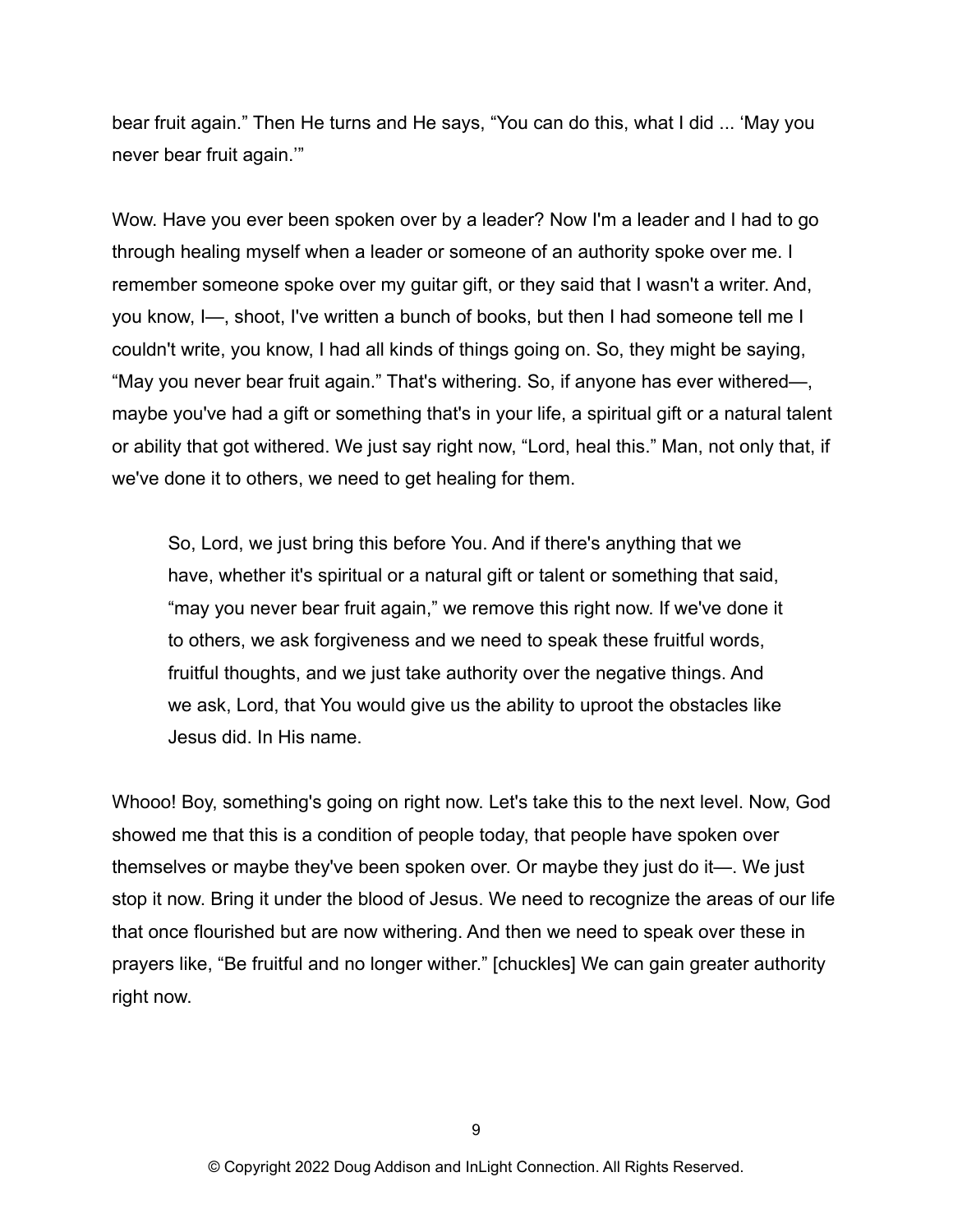Now, our bodies are temples of the Holy Spirit. Let's take this to a new level. Now, notice that Jesus, before He withered the fig tree, He talked about spiritual authority. That's if you—, go look at the context (Matthew 21:12 and 13), His context for—, it's like He's talking about spiritual authority then it—, suddenly there's a fig tree. He turns around and He withers that thing, and He says to 'em, "You don't want to do this. You want to actually say to this mountain 'be moved." So, I said it again, it's important to get this because there's not too many people teaching this. You're probably not even understanding.

We need to cleanse our temples and we can do this by doing some inner healing, some prayer and, you know, get prayer with others. Where two agree together, it'll be done. A cord of three strands is even better because it's not easily broken. One could put a thousand to flight; two 10,000. Agree with others in prayer and find some things. You know, I got together today with a group of three people, and we were praying, and I was telling them some things that I'm getting attacked through, and I thought, Man, something happened when I humbled myself and I began to pray, and we agreed together. Then the spiritual atmosphere changed. Jesus says this ... Matthew 21:22, "If you believe, you will receive whatever you ask for in prayer."

So, we need to really take a greater authority in prayer. The next few weeks and months, we're going to see an amazing time as God is going to align us with our destiny.

Do not be discouraged if things don't line up exactly. Remember that your destiny and your journey with the Lord is like a treasure map. It's like a connect-the-dots drawing. It will become more clear. God is full of grace and love.

If you're struggling right now, maybe with addictions or, you know, things like that. Hey, you know what? I have been there, maybe you've been struggling with suicidal thoughts or things that have been really tormenting. I tell you, this is a time to agree together.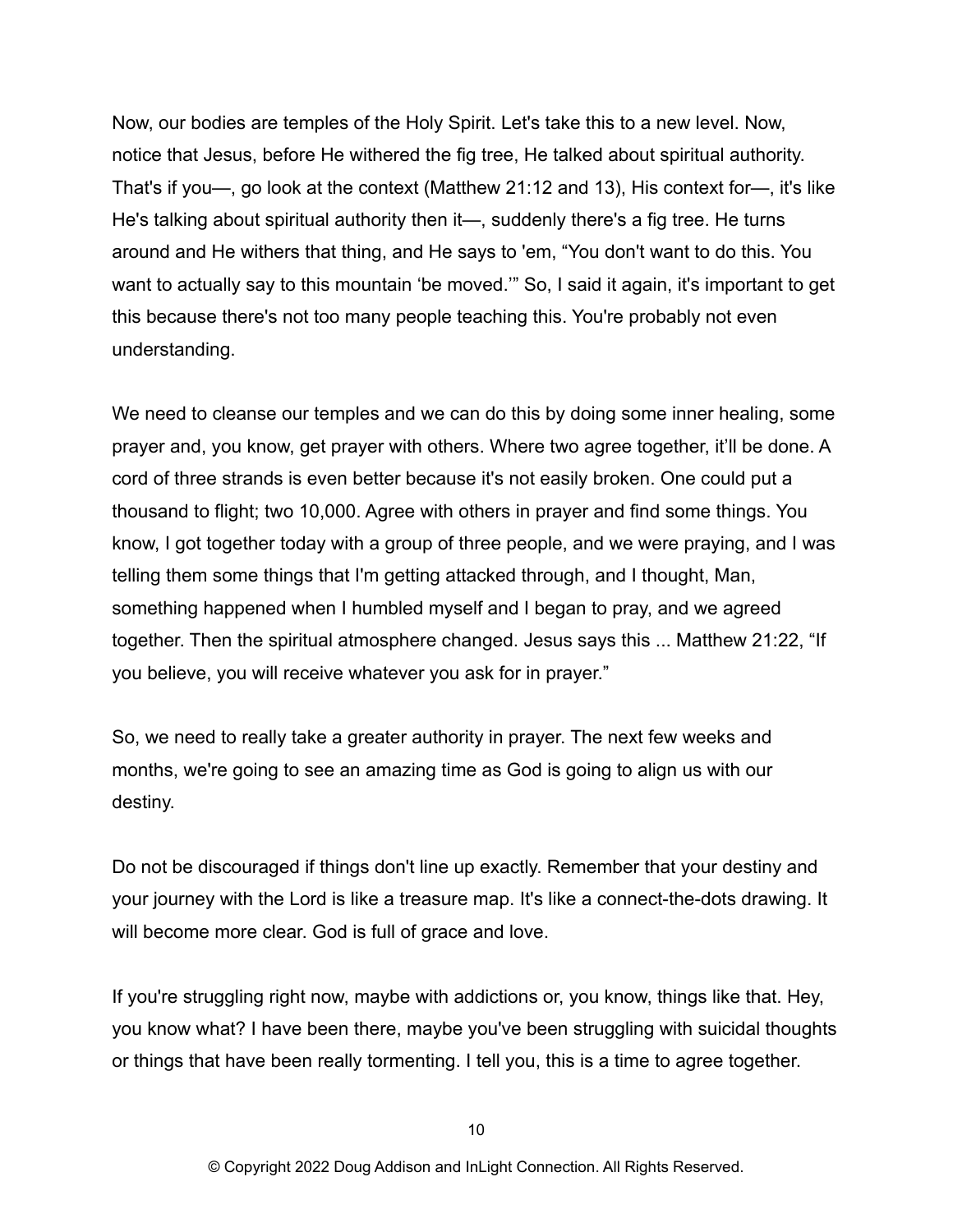Lord, we ask that You would cleanse us of any withering words, that You would bring us into a place of greater power and authority, that You would remove the obstacles from hearing Your voice in Jesus' name. Amen.

Wow, that's a powerful, powerful one. I know, for me it is. And I just, I walk along with my own words, you know, I say, "God, you know, let that read me right now, in Jesus' name."

Wow. Well, I've got a, something I'd like to invite you to. We are doing a special offer because we're heading towards Passover and I've got a—, my team put together the *[Passover Breakthrough Strategy Kit](https://dougaddison.store/product/passover-breakthrough-strategy-kit/)*. It's got two of my very powerful online training classes, one of them called *[Strategies from Heaven](https://dougaddison.store/prosper/)*. The other called *[Restoring Your](https://dougaddison.store/restoring-your-financial-storehouses/)  [Financial Storehouses](https://dougaddison.store/restoring-your-financial-storehouses/)*. It's going to be buy one, get one free, both of them for \$37. And you can release the financial strategy. I walk you through on how to shift the spiritual atmosphere, how to recognize a season, how to get ready for Passover right now. There's keys for breakthrough.

Also, consider joining us—InLight Connection—DougAddison.com. We're actually you know, we're an online community and we're actually registered as a church, but we don't look like a church. But hey, if you need a place to be and join ... You don't have to join us or anything like that. You can just, you know, receive from what I do here, you know, with the *Daily Prophetic Words*, the monthly words, the *Spirit Connection* podcasts, it's all free. And we have some online training, different things like that.

But if you'd like to join us and move in closer—[DougAddison.com/Partners](https://dougaddison.com/partner-with-inlight/)—become a Partner. You just donate each month, then you become part of our private community, which we used to have a Facebook group, but now we have a private community group that's off of social media, in case you're worried about that. We have a Partner Coach that prays every week. She's really, really powerful. We also have a monthly meeting,